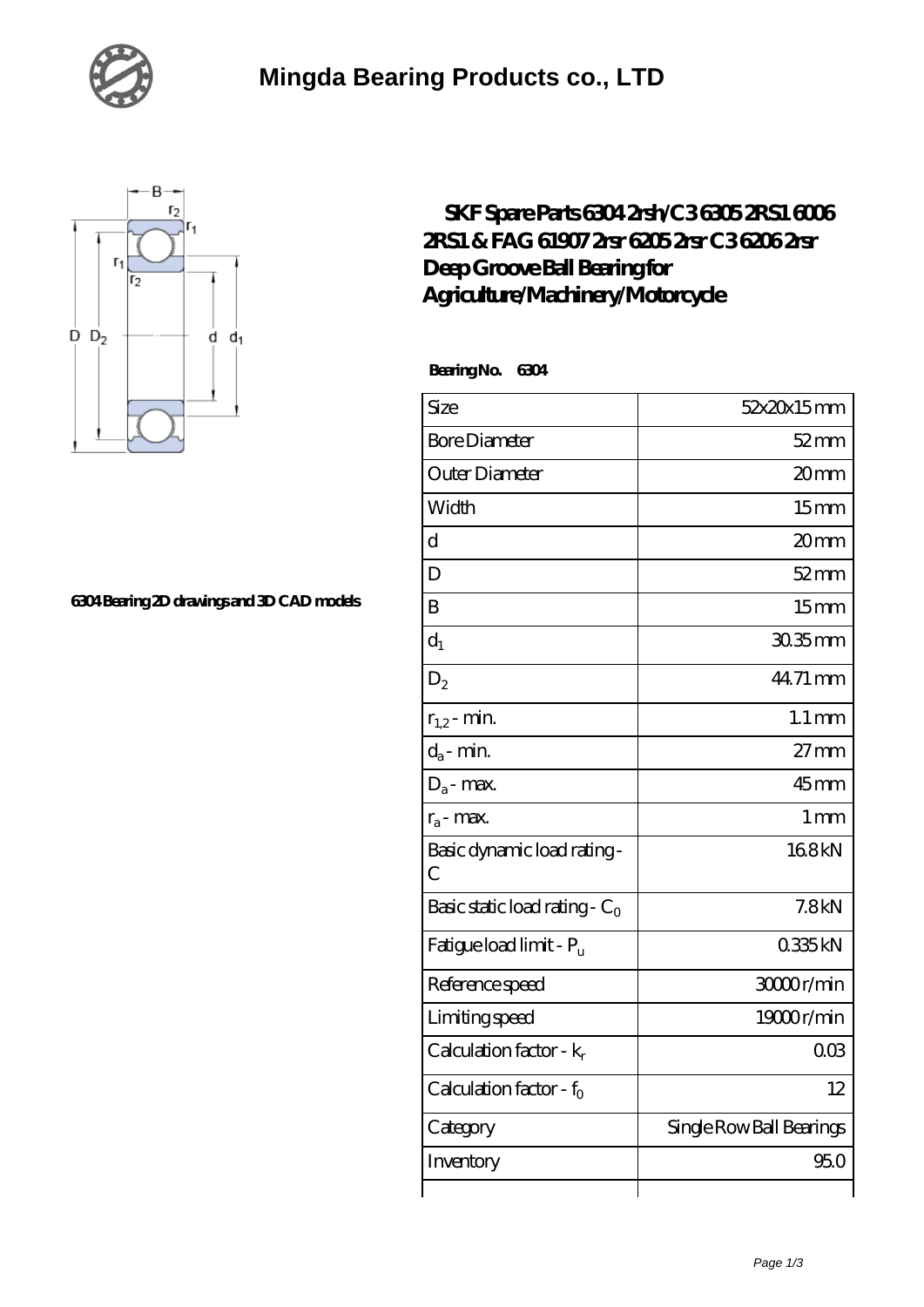

**[Mingda Bearing Products co., LTD](https://xnxse.com)**

| Manufacturer Name                  | <b>SKF</b>                                                                                                                                                                    |
|------------------------------------|-------------------------------------------------------------------------------------------------------------------------------------------------------------------------------|
| Minimum Buy Quantity               | N/A                                                                                                                                                                           |
| Weight/Kilogram                    | 0.146                                                                                                                                                                         |
| Product Group                      | <b>BOO308</b>                                                                                                                                                                 |
| Enclosure                          | Open                                                                                                                                                                          |
| Precision Class                    | ABEC 1   ISO PO                                                                                                                                                               |
| Maximum Capacity / Filling<br>Slot | N <sub>O</sub>                                                                                                                                                                |
| Rolling Element                    | <b>Ball Bearing</b>                                                                                                                                                           |
| Snap Ring                          | No                                                                                                                                                                            |
| <b>Internal Special Features</b>   | No                                                                                                                                                                            |
| Cage Material                      | Steel                                                                                                                                                                         |
| Internal Clearance                 | CO-Medium                                                                                                                                                                     |
| Inch - Metric                      | Metric                                                                                                                                                                        |
| Long Description                   | 20MM Bore; 52MM<br>Outside Diameter; 15MM<br>Outer Race Diameter;<br>Open; Ball Bearing; ABEC 1<br>  ISO PQ No Filling Slot; No<br>Snap Ring, No Internal<br>Special Features |
| Category                           | Single Row Ball Bearing                                                                                                                                                       |
| <b>UNSPSC</b>                      | 31171504                                                                                                                                                                      |
| Harmonized Tariff Code             | 8482105068                                                                                                                                                                    |
| Noun                               | Bearing                                                                                                                                                                       |
| Keyword String                     | Ball                                                                                                                                                                          |
| Manufacturer URL                   | http://www.skf.com                                                                                                                                                            |
| Manufacturer Item Number           | 6304                                                                                                                                                                          |
| Weight/LBS                         | 032                                                                                                                                                                           |
| Bore                               | 0.787 Inch   20 Millimeter                                                                                                                                                    |
| Outside Diameter                   | 2047 Inch   52 Millimeter                                                                                                                                                     |
| Outer Race Width                   | 0.591 Inch   15 Millimeter                                                                                                                                                    |
| $d_1$                              | $3035$ mm                                                                                                                                                                     |
| $D_2$                              | 44.71 mm                                                                                                                                                                      |
|                                    |                                                                                                                                                                               |